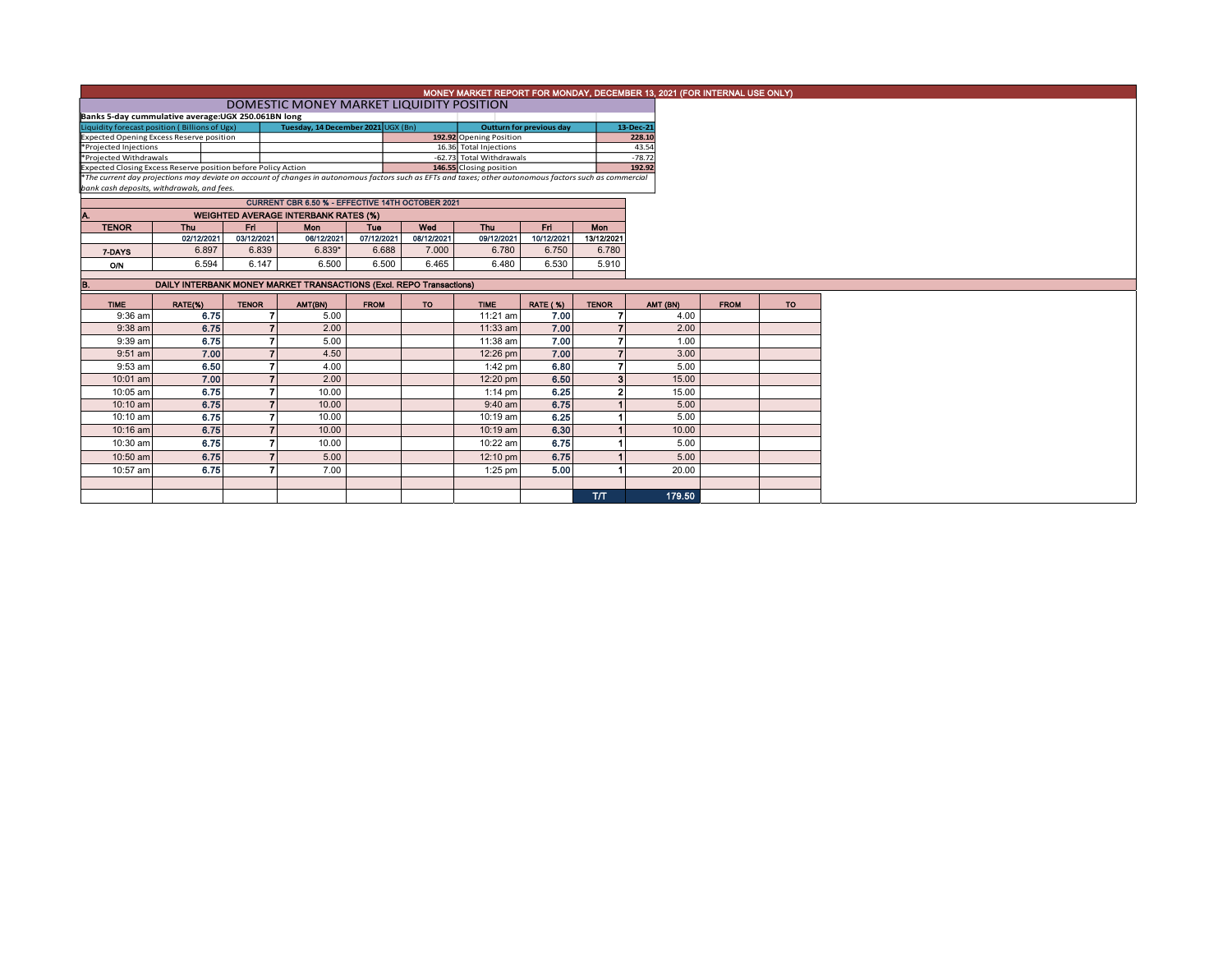| C.<br>CBR AND THE 7- DAY WAR INTERBANK RATES                                                                                                                                                                                                                                                                        |                                                                                                          |  |  |  |  |  |  |  |  |  |  |  |
|---------------------------------------------------------------------------------------------------------------------------------------------------------------------------------------------------------------------------------------------------------------------------------------------------------------------|----------------------------------------------------------------------------------------------------------|--|--|--|--|--|--|--|--|--|--|--|
| 9.500<br>9.000<br>8.500                                                                                                                                                                                                                                                                                             |                                                                                                          |  |  |  |  |  |  |  |  |  |  |  |
| 8.000<br>7.500                                                                                                                                                                                                                                                                                                      |                                                                                                          |  |  |  |  |  |  |  |  |  |  |  |
| 7.000                                                                                                                                                                                                                                                                                                               |                                                                                                          |  |  |  |  |  |  |  |  |  |  |  |
| 6.500<br>6.000                                                                                                                                                                                                                                                                                                      |                                                                                                          |  |  |  |  |  |  |  |  |  |  |  |
| 5.500<br>5.000                                                                                                                                                                                                                                                                                                      |                                                                                                          |  |  |  |  |  |  |  |  |  |  |  |
| 4.500                                                                                                                                                                                                                                                                                                               |                                                                                                          |  |  |  |  |  |  |  |  |  |  |  |
| 4.000<br>26/11/2021<br>29/11/2021<br>30/11/2021<br>01/12/2021<br>02/12/2021<br>03/12/2021<br>06/12/2021<br>07/12/2021<br>08/12/2021                                                                                                                                                                                 | 09/12/2021<br>10/12/2021<br>13/12/2021                                                                   |  |  |  |  |  |  |  |  |  |  |  |
|                                                                                                                                                                                                                                                                                                                     |                                                                                                          |  |  |  |  |  |  |  |  |  |  |  |
| • Overnight WAR -7-day WAR CBR rate -Upper bound -Lower bound                                                                                                                                                                                                                                                       |                                                                                                          |  |  |  |  |  |  |  |  |  |  |  |
| MONETARY POLICY OPERATIONS MATURITIES PROFILE: (16-DEC- 2021 TO 18-AUG- 2022)<br>D.                                                                                                                                                                                                                                 |                                                                                                          |  |  |  |  |  |  |  |  |  |  |  |
| <b>DATE</b><br><b>TOTAL</b><br><b>THUR</b><br><b>THUR</b><br><b>THUR</b><br><b>THUR</b><br><b>THUR</b><br><b>THUR</b><br><b>THUR</b><br><b>THUR</b><br><b>THUR</b><br><b>THUR</b><br>16-Dec-21<br>23-Dec-21<br>06-Jan-22<br>27-Jan-22<br>03-Feb-22<br>24-Feb-22<br>04-Aug-22<br>30-Dec-21<br>20-Jan-22<br>18-Aug-22 |                                                                                                          |  |  |  |  |  |  |  |  |  |  |  |
| <b>REPO</b><br>1,066.31<br>1,066.31                                                                                                                                                                                                                                                                                 |                                                                                                          |  |  |  |  |  |  |  |  |  |  |  |
| <b>REV REPO</b><br>$\sim$<br>$\sim$<br>$\sim$<br>$\sim$<br>$\sim$<br>$\sim$<br>17.00<br><b>BOU BILL/DEPO A</b><br>20.00<br>14.00<br>120.00<br>40.05<br>103.50<br>19.20<br>10.00<br>33.00<br>26.60<br>403.35                                                                                                         |                                                                                                          |  |  |  |  |  |  |  |  |  |  |  |
| 14.00<br>103.50<br>19.20<br>26.60<br><b>TOTALS</b><br>1,086.31<br>120.00<br>40.05<br>17.00<br>10.00<br>33.00<br>1,469.66                                                                                                                                                                                            |                                                                                                          |  |  |  |  |  |  |  |  |  |  |  |
| Total O/S Deposit Auction & BOU Bill balances held by BOU up to 04 AUGUST 2022: UGX 403 BN                                                                                                                                                                                                                          |                                                                                                          |  |  |  |  |  |  |  |  |  |  |  |
| Total O/S Repo, Reverse Repo, BOU Bill balances held by BOU: UGX 1,470 BN<br><b>MONETARY POLICY MARKET OPERATIONS</b><br>(EI) STOCK OF TREASURY SECURITIES<br>Eii)                                                                                                                                                  |                                                                                                          |  |  |  |  |  |  |  |  |  |  |  |
| LAST TBIILS ISSUE DATE: 25-NOVEMBER--2021<br>(VERTICAL REPOS, REV-REPOS & BOU BILL)                                                                                                                                                                                                                                 |                                                                                                          |  |  |  |  |  |  |  |  |  |  |  |
| 7,027.97<br>On-the-run O/S T-BILL STOCKs (Bns-UGX)<br>14/12/2021<br><b>ISSUE DATE</b><br><b>AMOUNT</b><br>OMO<br><b>WAR</b><br><b>RANGE</b><br><b>TENOR</b>                                                                                                                                                         |                                                                                                          |  |  |  |  |  |  |  |  |  |  |  |
| 21,277.66<br>14/12/2021 REPO<br>616.00<br>6.500<br>11-Nov<br>On-the-run O/S T-BONDSTOCKs(Bns-UGX)<br><b>TOTAL TBILL &amp; TBOND STOCK- UGX</b><br>28,305.63<br><b>REPO</b><br>18-Nov<br>453.00<br>6.500                                                                                                             |                                                                                                          |  |  |  |  |  |  |  |  |  |  |  |
| 6.500<br><b>REPO</b><br>114.00<br>19-Nov<br>O/S=Outstanding                                                                                                                                                                                                                                                         |                                                                                                          |  |  |  |  |  |  |  |  |  |  |  |
| <b>REPO</b><br>22-Nov<br>105.50<br>6.500<br><b>MATURITY</b><br><b>YTM (%)</b><br><b>CHANGE IN</b><br><b>TOTAL STOCK</b>                                                                                                                                                                                             |                                                                                                          |  |  |  |  |  |  |  |  |  |  |  |
| <b>REPO</b><br>348.00<br>6.500<br>$\overline{2}$<br>23-Nov<br>AT CUT OFF*<br>(BN UGX)<br>YTM (+/-)<br>91<br><b>REPO</b><br>241.00<br>$-0.004$<br>24-Nov<br>6.500<br>114.84<br>6.501                                                                                                                                 |                                                                                                          |  |  |  |  |  |  |  |  |  |  |  |
| 182<br>$-0.201$<br><b>REPO</b><br>887.00<br>6.500<br>404.62<br>8.500<br>25-Nov<br>$\overline{7}$                                                                                                                                                                                                                    |                                                                                                          |  |  |  |  |  |  |  |  |  |  |  |
| 364<br>$-0.206$<br><b>BOU BILL</b><br>13.93<br>7.012<br>28<br>6,508.52<br>25-Nov<br>10.450                                                                                                                                                                                                                          |                                                                                                          |  |  |  |  |  |  |  |  |  |  |  |
| 2YR<br>1.000<br><b>BOU BILL</b><br>25-Nov<br>16.82<br>7.149<br>56<br>2.22<br>11.000<br>252<br>3YR<br>1.710<br><b>BOU BILL</b><br>30.93<br>9.701<br>25-Nov<br>13.100<br>$\sim$                                                                                                                                       |                                                                                                          |  |  |  |  |  |  |  |  |  |  |  |
| 5YR<br>$-0.410$<br>6.500<br>1,119.91<br>13.000<br><b>REPO</b><br>26-Nov<br>116.00<br>6                                                                                                                                                                                                                              |                                                                                                          |  |  |  |  |  |  |  |  |  |  |  |
| 10YR<br>0.261<br><b>REPO</b><br>119.00<br>6.500<br>$\overline{2}$<br>10,109.18<br>14.000<br>29-Nov                                                                                                                                                                                                                  |                                                                                                          |  |  |  |  |  |  |  |  |  |  |  |
| 15YR<br>1.410<br><b>REPO</b><br>02-Dec<br>1,147.50<br>6.500<br>$\overline{7}$<br>8,486.42<br>15.500<br><b>20YR</b><br>$-0.450$<br><b>BOU BILL</b><br>02-Dec<br>89.52<br>6.998<br>28                                                                                                                                 |                                                                                                          |  |  |  |  |  |  |  |  |  |  |  |
| 1,559.93<br>15,500<br><b>BOU BILL</b><br>56<br>02-Dec<br>42.03<br>7.149<br>Cut OFF is the lowest price/ highest yield that satisfies the auction awarded amount.                                                                                                                                                    |                                                                                                          |  |  |  |  |  |  |  |  |  |  |  |
| <b>BOU BILL</b><br>02-Dec<br>9.83<br>7.452<br>84                                                                                                                                                                                                                                                                    |                                                                                                          |  |  |  |  |  |  |  |  |  |  |  |
| <b>REPO</b><br>$03-Dec$<br>131.00<br>6.500<br>6<br><b>REPO</b><br>06-Dec<br>416.50<br>6.500<br>3                                                                                                                                                                                                                    |                                                                                                          |  |  |  |  |  |  |  |  |  |  |  |
| <b>BOU BILL</b><br>09-Dec<br>40.05<br>7.012<br>28                                                                                                                                                                                                                                                                   |                                                                                                          |  |  |  |  |  |  |  |  |  |  |  |
| <b>BOU BILL</b><br>09-Dec<br>19.20<br>7.149<br>56                                                                                                                                                                                                                                                                   |                                                                                                          |  |  |  |  |  |  |  |  |  |  |  |
| 252<br><b>BOU BILL</b><br>9.701<br>09-Dec<br>26.60<br><b>REPO</b><br>09-Dec<br>953.00<br>6.500                                                                                                                                                                                                                      |                                                                                                          |  |  |  |  |  |  |  |  |  |  |  |
| <b>REPO</b><br>$10$ -Dec<br>112.00<br>6.500<br>6                                                                                                                                                                                                                                                                    |                                                                                                          |  |  |  |  |  |  |  |  |  |  |  |
| WAR-Weighted Average Rate<br>Ή.<br>DAILY SECONDARY MARKET QUOTES (On-the-run GOVERNMENT TREASURY SECURITIES -End of Day Quotes)                                                                                                                                                                                     |                                                                                                          |  |  |  |  |  |  |  |  |  |  |  |
| <b>T-BILLS</b><br><b>TBONDS</b><br>91 DR<br>182 DR<br>364 DR<br>2YR YTM<br>3YR YTM<br><b>TENOR</b><br>5YR YTM                                                                                                                                                                                                       | 10YR YTM<br>15YR YTM<br>20YR YTM                                                                         |  |  |  |  |  |  |  |  |  |  |  |
| 0.000%<br>0.000%<br>0.000%<br>10.000%<br>17.000%<br>16.000%<br>COUPON                                                                                                                                                                                                                                               | 16.375%<br>16.250%<br>17.500%                                                                            |  |  |  |  |  |  |  |  |  |  |  |
| 10-Mar-22<br><b>MATURITY DATE</b><br>09-Jun-22<br>08-Dec-22<br>07-Sep-23<br>16-Jan-25<br>06-May-27<br><b>BID/ASK</b><br><b>BID/ASK</b><br><b>BID/ASK</b><br><b>BID/ASK</b><br><b>BID/ASK</b><br><b>BID/ASK</b>                                                                                                      | 04-Mar-32<br>08-Nov-35<br>01-Nov-40<br><b>BID/ASK</b><br><b>BID/ASK</b><br><b>BID/ASK</b>                |  |  |  |  |  |  |  |  |  |  |  |
| 10.80<br><b>DFCU</b><br>6.60<br>6.50<br>8.60<br>8.50<br>10.50<br>10.40<br>10.90<br>12.90<br>12.80<br>14.10<br>14.00                                                                                                                                                                                                 | 14.90<br>14.80<br>15.20<br>15.10<br>15.65<br>15.55                                                       |  |  |  |  |  |  |  |  |  |  |  |
| <b>ABSA</b><br>6.60<br>8.50<br>10.50<br>10.40<br>10.80<br>12.10<br>14.10<br>13.35<br>6.50<br>8.60<br>10.90<br>12.90<br>6.70<br>8.60<br>8.50<br>10.55<br>10.45<br>10.90<br>10.80<br>12.50<br>13.60<br>13.50<br>12.40                                                                                                 | 14.90<br>13.70<br>15.20<br>14.50<br>15.65<br>15.40                                                       |  |  |  |  |  |  |  |  |  |  |  |
|                                                                                                                                                                                                                                                                                                                     |                                                                                                          |  |  |  |  |  |  |  |  |  |  |  |
| <b>CENTENARY</b><br>6.60                                                                                                                                                                                                                                                                                            | 14.00<br>13.90<br>14.90<br>14.80<br>15.40<br>15.50                                                       |  |  |  |  |  |  |  |  |  |  |  |
| <b>HFBU</b><br>6.70<br>6.60<br>8.60<br>8.50<br>10.40<br>11.00<br>10.90<br>13.00<br>12.50<br>14.00<br>13.50<br>10.50<br><b>STANCHART</b><br>8.60<br>8.50<br>10.60<br>10.50<br>14.10<br>13.40<br>6.60<br>11.00<br>10.60<br>13.00<br>12.10<br>6.50                                                                     | 14.50<br>13.55<br>15.00<br>14.45<br>15.70<br>15.45<br>14.90<br>13.60<br>15.20<br>14.60<br>15.75<br>15.00 |  |  |  |  |  |  |  |  |  |  |  |
| <b>STANBIC</b><br>6.70<br>6.60<br>8.85<br>8.75<br>10.60<br>10.50<br>10.90<br>10.80<br>12.90<br>12.80<br>14.25<br>14.15<br><b>UBAU</b><br>6.70<br>8.75<br>6.60<br>8.85<br>10.60<br>10.50<br>10.90<br>10.80<br>12.90<br>12.80<br>13.50<br>13.40                                                                       | 15.00<br>14.90<br>15.40<br>15.30<br>15.90<br>15.80<br>13.60<br>15.00<br>14.90<br>15.40<br>15.30<br>13.50 |  |  |  |  |  |  |  |  |  |  |  |